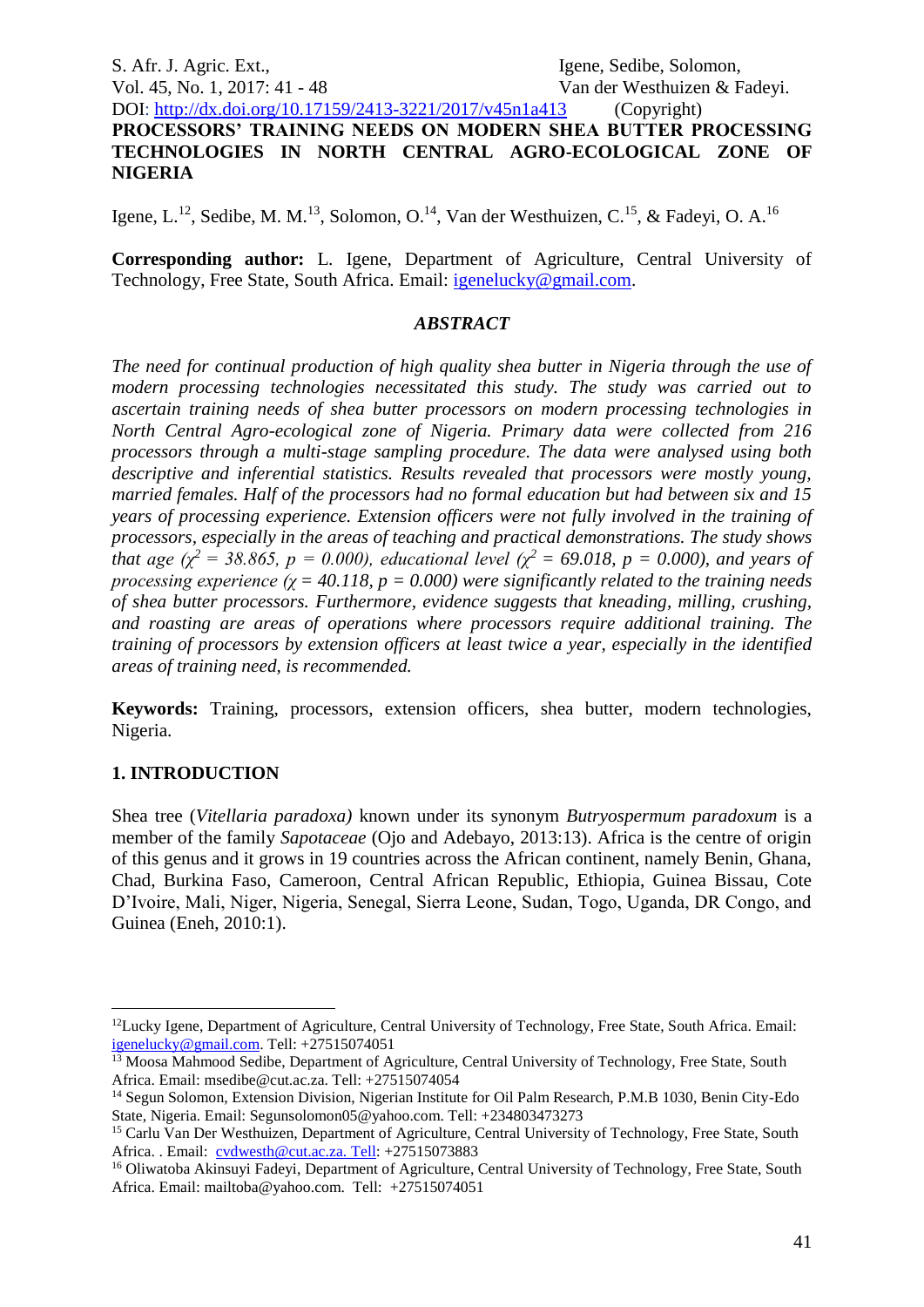## S. Afr. J. Agric. Ext., Igene, Sedibe, Solomon,

Vol. 45, No. 1, 2017: 41 - 48 Van der Westhuizen & Fadeyi.

DOI:<http://dx.doi.org/10.17159/2413-3221/2017/v45n1a413> (Copyright) In Nigeria, approximately 45 percent of the land is suitable for the growth of the plant (Ololade and Ibrahim, 2014:2). Shea tree grows in the wild in many states including Niger, Nasarawa, Kebbi, Kwara, Kogi, Adamawa, Benue, Edo, Katsina, Plateau, Sokoto, Zamfara, Taraba, Borno, and Oyo. It is widely known, valued, and exploited by the natives in all the areas where it grows (Ololade and Ibrahim, 2014:2).

The economic importance of this crop cannot be over-emphasised. Globally, shea butter is used largely in the food industry (for confectionaries such as biscuits, chocolates, pastries, margarines, and ice creams); pharmaceutical industry (for ointments and antiinflammatories); and the cosmetic industry (for soaps, candles, lotions, makeup, baby ointments, and hair care (Eneh, 2010:3). Traditionally, it is used as a skin and hair moisturizer and for protection against the sun (Ololade and Ibrahim, 2014:2). The fruits also contribute to food security in areas where it is found growing, mainly for rural poor, especially since their ripening coincide with the lean period of food production. The production of shea nut and processing of the butter serves as one of the main sources of employment for the rural women and children who are engaged in its gathering (Ojo and Adebayo, 2013:13).

The shea processing industries is characterized by the use of crude implements in Nigerian. The use of these crude implements often led to the production of poor quality shea butter that attracts low prices in the international market. However, the Nigeria government realizing the importance of the product with potentials for generating employment and foreign exchange earnings provided some modern processing equipment such as kneading machine, disc mill, hammer mill etc to processors in some of the shea butter producing areas through Raw Materials Research and Development Council (RMRDC) (Daniel, Olafimihan, Kwaya and Odejide*,* 2005:141). This intervention by the federal government, coupled with that of nongovernmental organisations (NGOs) like German Technical Cooperation and World Trade Organisation in providing modern processing technologies, and the active roles played by the women in the production activities have led to significant increases in the production of high quality butter with free fatty acid content of less than one percent and dirt content of less than 0.1 percent (NIFOR, 2013:119).

In order to sustain the increase of shea butter production in Nigeria, processors across the producing states were trained on modern processing technologies in 2011 (Omowunmi, 2013:26). However, a large proportion of the processors in the study areas had abandoned the use of modern processing technologies for the indigenous processing techniques (Akinsokeji, 2012:78). This action has led to the production of shea butter that is not exportable due to its low quality as a result of the poor processing practices of the shea kernel to shea butter (NEPC, 2012:33). Among the major reasons ascribed for abandoning the use of modern processing technologies by processors was lack of skills and difficulties encountered during processing activities. It is against this background that this study was carried out to identify processors' training needs on modern shea butter processing technologies in North Central Agro-ecological zone of Nigeria.

#### **1.1 Objective of the study**

The major objective of the study was to identify the training needs of shea butter processors on modern processing technologies in North Central Agro-ecological zone of Nigeria. The specific objectives were to:

Examine the selected personal characteristics of processors.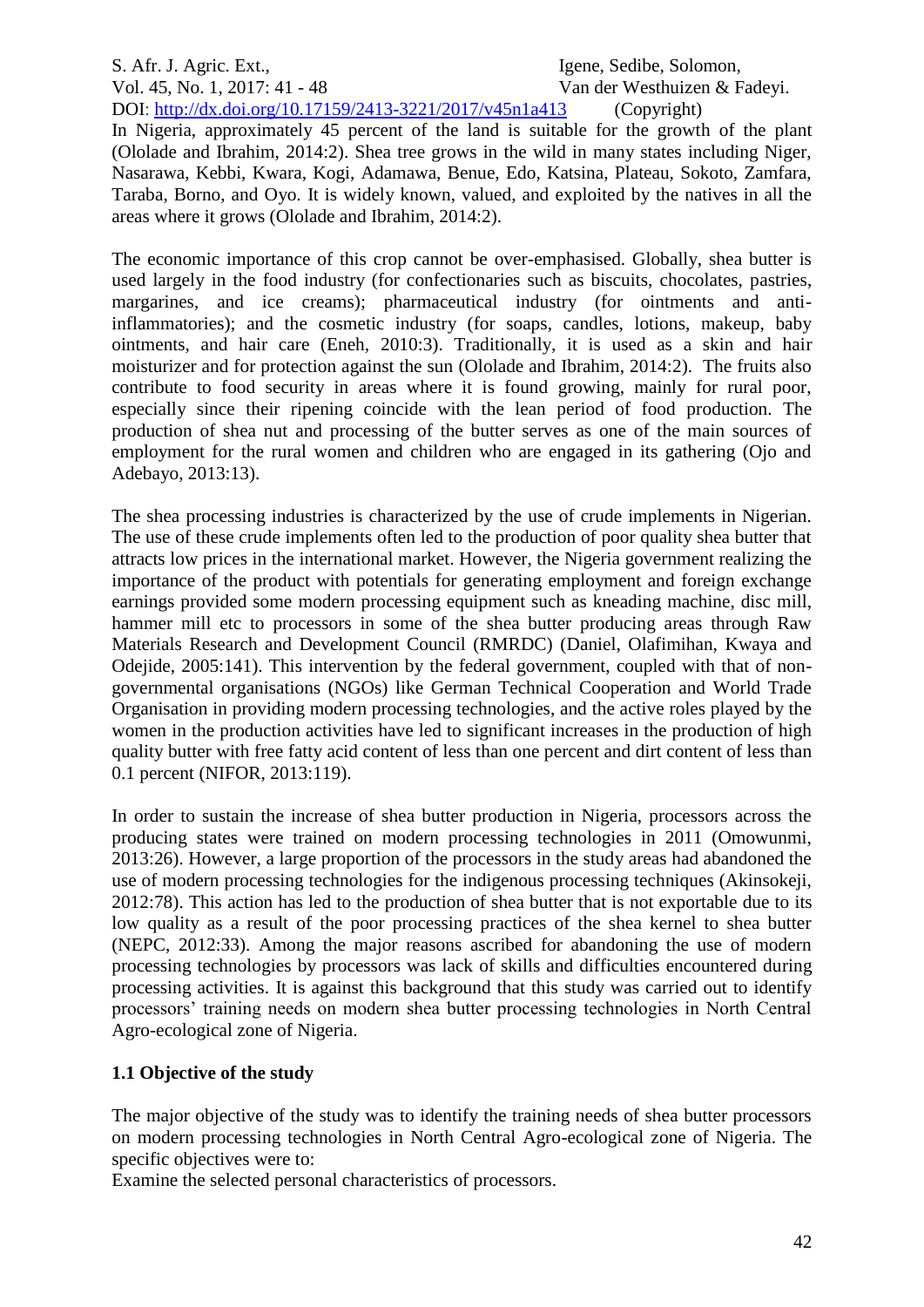S. Afr. J. Agric. Ext., Igene, Sedibe, Solomon, Vol. 45, No. 1, 2017: 41 - 48 Van der Westhuizen & Fadeyi. DOI:<http://dx.doi.org/10.17159/2413-3221/2017/v45n1a413> (Copyright) Ascertain the perceived training activities that extension officers were involved in and their level of involvement. Determine processors' training needs on the selected modern processing technologies.

#### **1.2 Hypothesis of the study**

The hypothesis is stated in the null form:

Ho1: There is no significant relationship between respondents' selected personal characteristics (age, educational level, and years of processing experience) and their training needs on modern shea butter processing technologies.

### **2. METHODOLOGY**

The study was conducted in North-central Agro-ecological zone of Nigeria. This zone consists of seven states, namely Kwara, Kogi, Plateau, Nassarawa, Benue, Niger, and FCT Abuja. The population size of this region is approximately 20 million based on the 2007 National Population Commission Survey (National Population Census, 2007:49).

A multi-stage sampling procedure, together with purposive and simple random sampling techniques, were used to interview only processors who participated in modern processing training activities in the Niger and Kwara states. Questionnaires based on the objectives of the study were administered to 216 participants with the assistance of trained enumerators during focus group sessions to obtain primary data for the study. Furthermore, respondents' training needs on modern processing technologies were measured using the task and skill-gap analysis propounded by Akangbe, Adesiji, Fakayode and Aderigbe (2011:141).

The task analysis refers to tasks performed by processors and is based on the importance of task, frequency of doing the task, as well as the difficulty of learning it. The frequency of task performed was measured with a five-point Likert scale where 'seldom' = 1, 'occasionally' = 2, 'monthly' = 3, 'weekly' = 4, and 'daily' = 5. The level of importance of a task was measured with a three-point Likert scale where 'marginally important'  $= 1$ , 'moderately important' = 2, and 'extremely important' = 3. In the same vein, difficulty of learning the task was measured with a four-point Likert scale where 'easy' = 1, 'moderate difficulty' = 2, 'very difficult' = 3, and 'extremely difficult' = 4. The combined mean scores based on the frequency of task performance, the importance of the task, and the difficulty of learning was used to categorise the training needs of processors as either high or low. Hence, processors who obtained the mean score and above were categorised as having a high need for training, while those who scored below the mean were categorised as having a low need for training.

Similarly, the skill-gap analysis was used to estimate the skill levels of respondents from the list of tasks that were identified from the task analysis. Each task in terms of the respondents' current proficiency were rated on a scale of 1 to 5, with the following descriptors; 'Cannot do at all' = 1, 'Can do less than half of the task' = 2, 'Can do more than half but less than total' = 3, 'Can do total but cannot maintain time schedule' = 4, and 'Can do within time schedule' = 5. Proficiency mean scores were used to categorise respondents as either requiring training or not. Low proficiency would indicate that there is a gap between what is desired and what the situation currently is. Hence, processors who obtained the mean score and above would not require any training, while processors who scored below the mean would require training to solve their problems. Data collected were analysed using frequency tables, percentages, means, and standard deviations. The Chi-square test of association was used to test the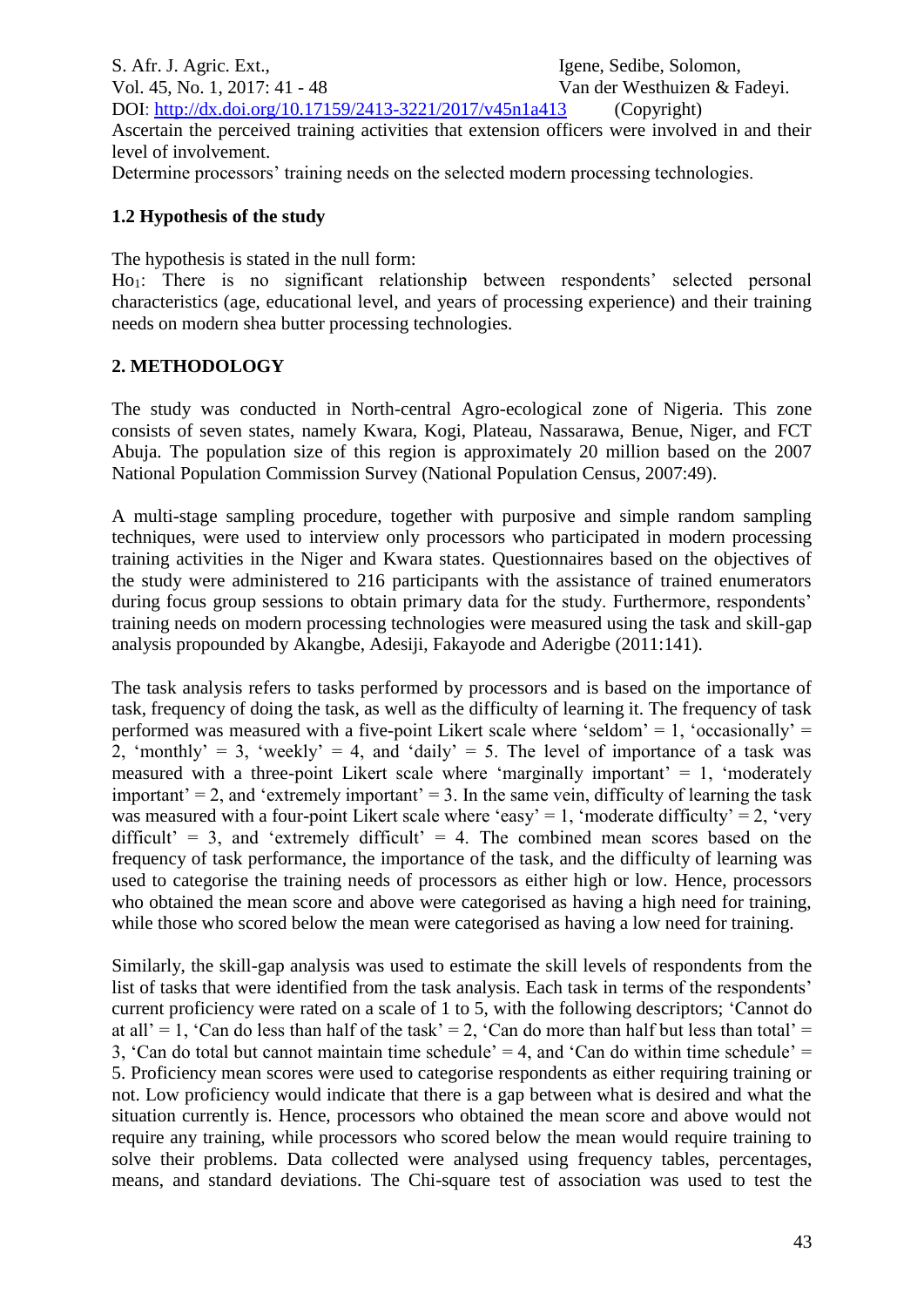S. Afr. J. Agric. Ext., Igene, Sedibe, Solomon, Vol. 45, No. 1, 2017: 41 - 48 Van der Westhuizen & Fadeyi. DOI:<http://dx.doi.org/10.17159/2413-3221/2017/v45n1a413> (Copyright) relationship between respondents' personal characteristics and their training needs on modern shea butter processing technologies.

## **3. RESULTS AND DISCUSSION**

### **3.1 Selected personal characteristics of respondents**

Table 1 shows the distribution of shea butter processor according to their selected personal characteristics. The results revealed that the majority (93.1%) of the respondents were female, which implies that female processors were mostly involved in the processing of shea butter in the study areas. In addition, 81.4% of the respondents were between the ages of 21 and 40 years, indicating that most of the shea-butter processors in the study areas were agile youths. Therefore, there are great prospects for increased and sustainable shea butter production amongst the younger processors in the study areas. Table 1 further shows that 85.6% of the respondents were married with 50% of them having no formal education. Moreover, the majority (74.1%) of the respondents indicated that they have 6-15 years of processing experience, while only 5.1% indicated having less than six years of processing experience. From this result, it can be inferred that the majority of the respondents have ample experience in the processing of shea butter in the study areas.

| S/N            | Variables                      | Frequency      | Percentage |
|----------------|--------------------------------|----------------|------------|
| $\mathbf{1}$   | Sex                            |                |            |
|                | Male                           | 15             | 6.9        |
|                | Female                         | 201            | 93.1       |
| $\overline{2}$ | Age                            |                |            |
|                | Below 20                       |                |            |
|                | $21 - 30$                      | 65             | 30         |
|                | $31 - 40$                      | 111            | 51.4       |
|                | $41 - 50$                      | 25             | 11.6       |
|                | $51 - 60$                      | 12             | 5.6        |
|                | Above 60                       | 3              | 1.4        |
| $\overline{3}$ | Marital status                 |                |            |
|                | Single                         | 25             | 11.6       |
|                | Married                        | 185            | 85.6       |
|                | Divorced                       | 3              | 1.4        |
|                | Widowed                        | 3              | 1.4        |
| $\overline{4}$ | Level of education             |                |            |
|                | No formal education            | 108            | 50         |
|                | Quranic                        | 26             | 12         |
|                | Primary                        | 62             | 28         |
|                | Secondary                      | 18             | 8.3        |
|                | Tertiary                       | $\overline{2}$ | 1.0        |
| 5              | Years of processing experience |                |            |
|                | $1 - 5$                        | 11             | 5.1        |
|                | $6 - 10$                       | 55             | 25.5       |
|                | $11 - 15$                      | 105            | 48.6       |
|                | Above 15                       | 46             | 20.8       |

**Table 1:** Distribution of respondents according to selected personal characteristics  $(N = 216)$ 

Source: Field survey, 2016

3.2 Perceived training activities extension officers were involved in and their level of involvement

Table 2 shows the distribution of respondent's perceived training activities that extension officers were involved in and their level of involvement. The results revealed that extension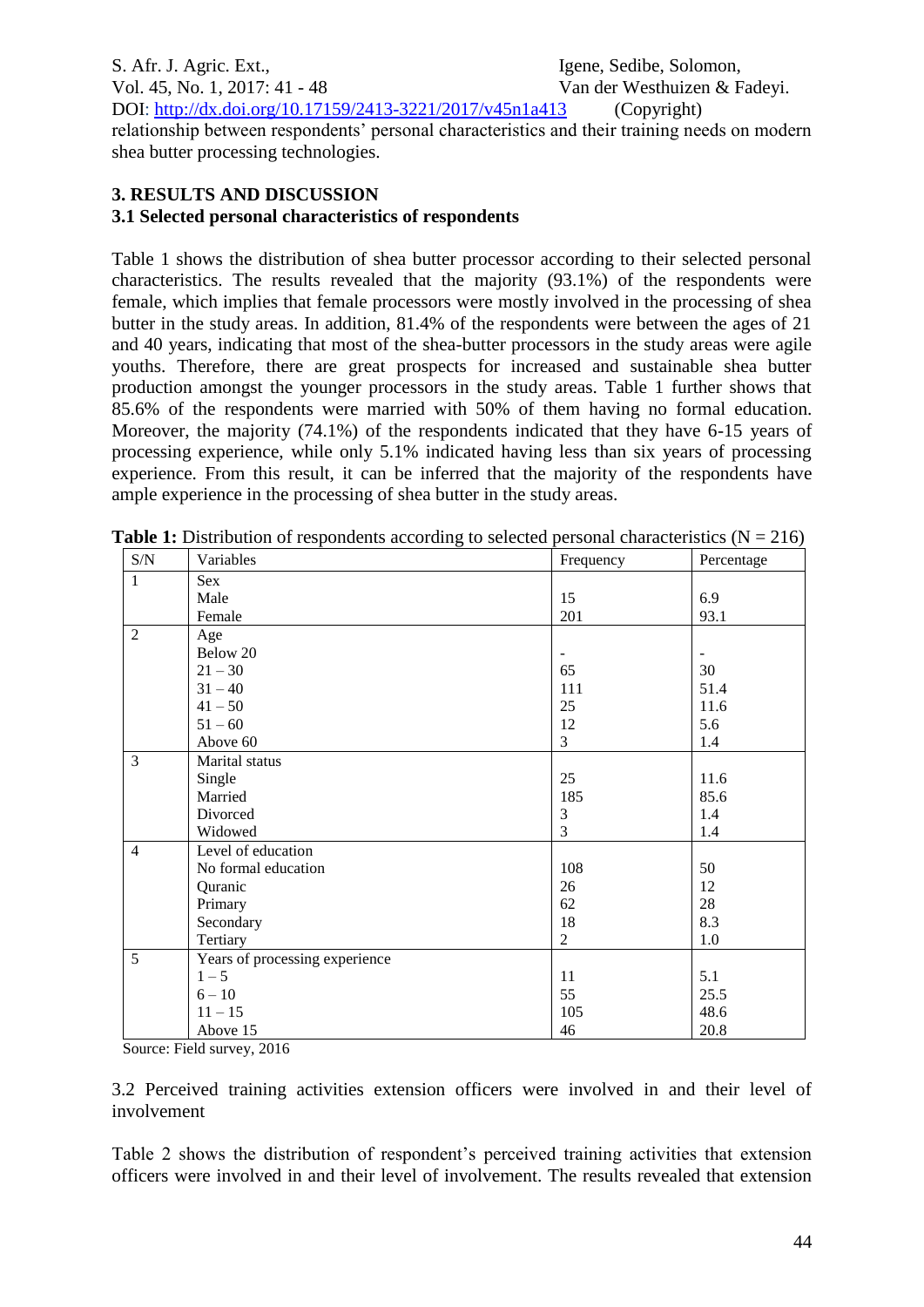S. Afr. J. Agric. Ext., Igene, Sedibe, Solomon, Vol. 45, No. 1, 2017: 41 - 48 Van der Westhuizen & Fadeyi.

DOI:<http://dx.doi.org/10.17159/2413-3221/2017/v45n1a413> (Copyright) officers were not fully involved in training activities such as teaching/ lecturing  $(M = 2.57)$ .  $SD = 1.65$ ) and practical demonstrations ( $M = 2.50$ ,  $SD = 1.56$ ). The implication of this finding is that processors were not properly taught and this could have hindered their effective use of modern processing equipment. In addition, Table 2 shows that the creation of awareness ( $M = 4.34$ , SD = 0.80), setting up of teaching aids like a public-address system, video, posters, and a projector at the training centres  $(M = 4.33, SD = 0.97)$ , and preparation/ arrangement of training centres or locations ( $M = 4.03$ , SD = 1.03) were the training activities that extension officers were fully involved in.

|  | Table 2: Distribution of respondents' perceived training activities that extension officers |  |  |  |
|--|---------------------------------------------------------------------------------------------|--|--|--|
|  | were involved in and their level of involvement $(N = 216)$                                 |  |  |  |

| Training activities                          | Mean score $(M)$ | Standard deviation (SD) |
|----------------------------------------------|------------------|-------------------------|
| Teaching/lecturing                           | 2.57             | 1.65                    |
| Practical demonstration on the use of        | 2.50             | 1.56                    |
| modern processing equipment                  |                  |                         |
| Preparation/arrangement of training centres  | 4.03             | 1.07                    |
| or locations                                 |                  |                         |
| Setting up of teaching aids like a public-   | 4.33             | 0.97                    |
| address system, video, posters, projector at |                  |                         |
| the training centres, etc.                   |                  |                         |
| Creation of awareness                        | 4.34             | 0.80                    |
| Supervision/co-ordination of trainees        | 3.76             | 1.41                    |
| Total mean score                             | 21.53            |                         |
| Average mean score $(\gamma 2)$              | 3.59             |                         |

 $(Fully = 2 and Not fully = 1)$ 

Decision rule:  $\geq 3.59$  = fully involved, < 3.59 = not fully involved.

Source: Field survey, 2016

#### **3.3 Assessment of training needs**

#### *3.3.1 Processors' task analysis*

Table 3 portrays the distribution of respondents' task analysis on modern shea butter processing activities. The analysis covered how frequently each task was performed per processing activity, the level of importance of such a task, and the level of difficulty encountered in learning the task. The results indicated that respondents require higher levels of training in the areas of kneading ( $M = 11.2$ ), milling ( $M = 11$ ), crushing ( $M = 10.8$ ), and roasting  $(M = 10.5)$ . The total tasks mean score of these operations is 70.36, while the average mean score was 7.8. Therefore, processors whose tasks score is more than or equal to 7.8 require higher levels of training in order to improve their skills and increase production levels. Table 3 also shows that respondents do not require high levels of training in the areas of extraction ( $M = 6.0$ ), clarification ( $M = 5.9$ ), storage ( $M = 5.33$ ), cracking and separation of nuts ( $M = 5.05$ ), and drying of kernel nuts ( $M = 4.57$ ).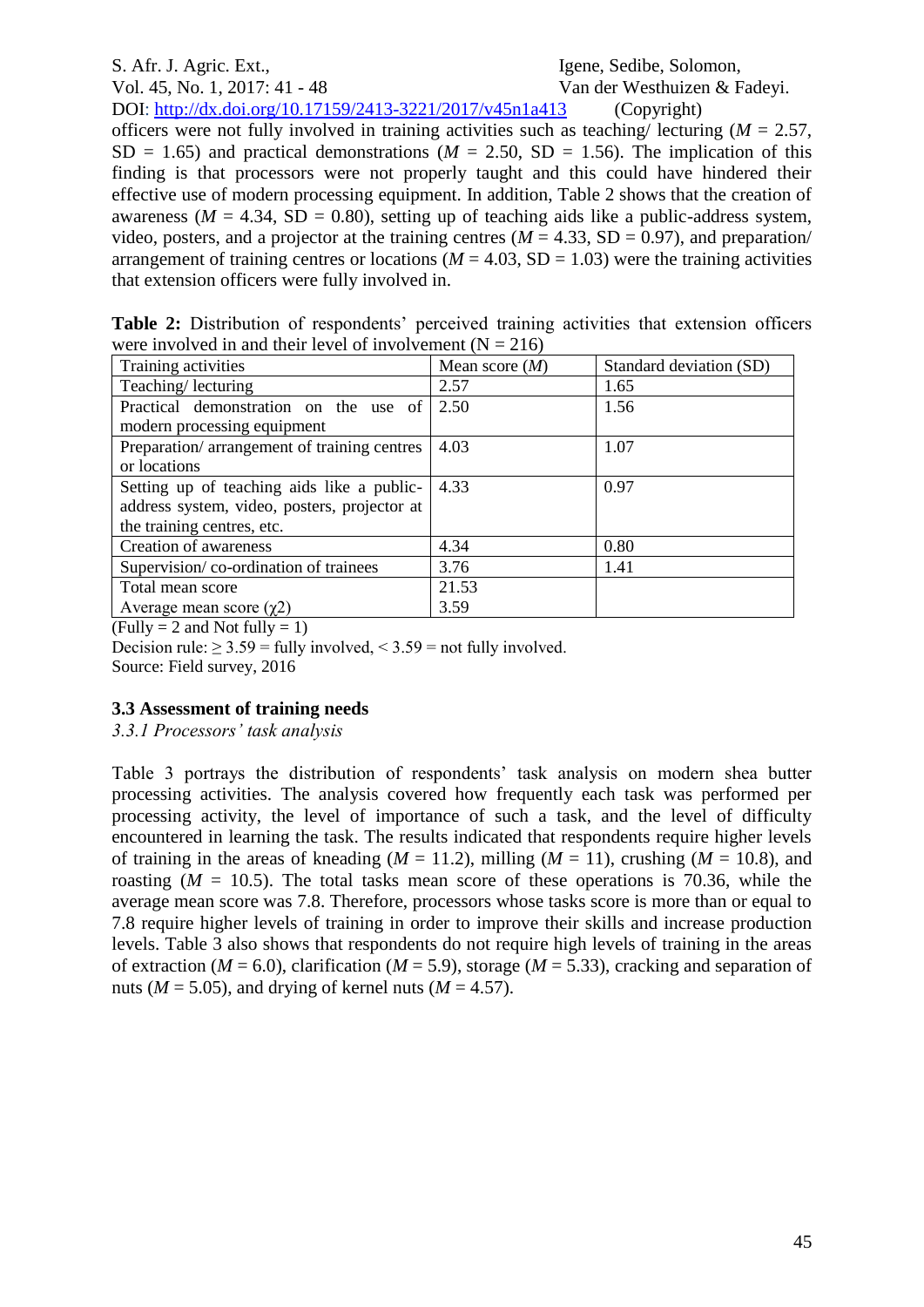#### S. Afr. J. Agric. Ext., Igene, Sedibe, Solomon,

Vol. 45, No. 1, 2017: 41 - 48 Van der Westhuizen & Fadeyi.

DOI:<http://dx.doi.org/10.17159/2413-3221/2017/v45n1a413> (Copyright) **Table 3:** Distribution of processors' task analysis on selected areas of modern shea butter processing activities  $(N = 216)$ 

| $\sim$                                            |                                |                           |                             |               |                             |
|---------------------------------------------------|--------------------------------|---------------------------|-----------------------------|---------------|-----------------------------|
| <b>Tasks</b>                                      | of<br>Frequency<br>performance | of<br>Level<br>importance | of<br>Level<br>difficulties | Mean<br>score | Implication                 |
| Drying                                            | 1.37                           | 1.60                      | 1.60                        | 4.57          | Require<br>low<br>training  |
| Cracking and separation                           | 1.72                           | 1.72                      | 1.61                        | 5.05          | Require<br>low<br>training  |
| Roasting                                          | 4.00                           | 3.17                      | 3.31                        | 10.5          | high<br>Require<br>training |
| Crushing                                          | 4.10                           | 3.35                      | 3.33                        | 10.8          | Require<br>high<br>training |
| Milling                                           | 4.19                           | 3.39                      | 3.37                        | 11            | Require<br>high<br>training |
| Kneading                                          | 4.31                           | 3.44                      | 3.44                        | 11.2          | Require<br>high<br>training |
| Extraction                                        | 2.20                           | 1.94                      | 1.85                        | 6.0           | Require<br>low<br>training  |
| Clarification                                     | 2.20                           | 1.85                      | 1.86                        | 5.91          | Require<br>low<br>training  |
| Storage                                           | 2.11                           | 1.66                      | 1.56                        | 5.33          | Require<br>low<br>training  |
| Total task mean score<br>Average mean score $(M)$ |                                |                           |                             | 70.36<br>7.8  |                             |

Decision rule:  $\geq 7.8$  = require high training,  $\leq 7.8$  = require low training. Source: Field survey, 2016

#### *3.3.2 Processors' skill-gap analysis*

The gap analysis indicates whether or not a task can be improved upon by providing training for such respondents. Task deficiencies that can be solved through training, as shown in Table 4, include kneading ( $M = 1.4$ ), milling ( $M = 1.4$ ), crushing ( $M = 1.5$ ), and roasting ( $M = 1.5$ 1.6). Moreover, Table 4 highlights tasks such as drying (*M* = 4.50), cracking and separation of nuts ( $M = 4.39$ ), storage ( $M = 4.19$ ), and clarification ( $M = 3.59$ ) that do not require additional training since the processors do not lack the necessary skills in these areas of processing activities.

**Table 4:** Distribution of processors' skill gap analysis on selected areas of modern shea butter processing activities (N=216)

| <b>Tasks</b>                    | of<br>Level<br>proficiency | Mean<br>score<br>(M) | Is proficiency a<br>problem? | Can the problem be<br>solved<br>through<br>training? |
|---------------------------------|----------------------------|----------------------|------------------------------|------------------------------------------------------|
| Drying                          | 1234(5)                    | 4.5                  | N <sub>0</sub>               | N <sub>0</sub>                                       |
| Cracking and separation of nuts | 123(4)5                    | 4.4                  | N <sub>o</sub>               | No                                                   |
| Roasting                        | 1(2)345                    | 1.6                  | Yes                          | Yes                                                  |
| Crushing                        | 1(2)345                    | 1.5                  | Yes                          | Yes                                                  |
| Milling                         | $(1)$ 2345                 | 1.4                  | Yes                          | Yes                                                  |
| Kneading                        | $(1)$ 2345                 | 1.4                  | Yes                          | Yes                                                  |
| Extraction                      | 1(2)345                    | 1.6                  | Yes                          | Yes                                                  |
| Clarification                   | 123(4)5                    | 3.6                  | N <sub>o</sub>               | No                                                   |
| Storage                         | 123(4)5                    | 4.2                  | N <sub>o</sub>               | N <sub>o</sub>                                       |
| Total proficiency mean score    |                            | 24.01                |                              |                                                      |
| Average mean score $(M)$        |                            | 2.7                  |                              |                                                      |

Decision rule:  $\geq 2.7$  = Problem does not require training to be solved,  $\leq 2.7$  = Problem can be solved by training. Source: Field survey, 2016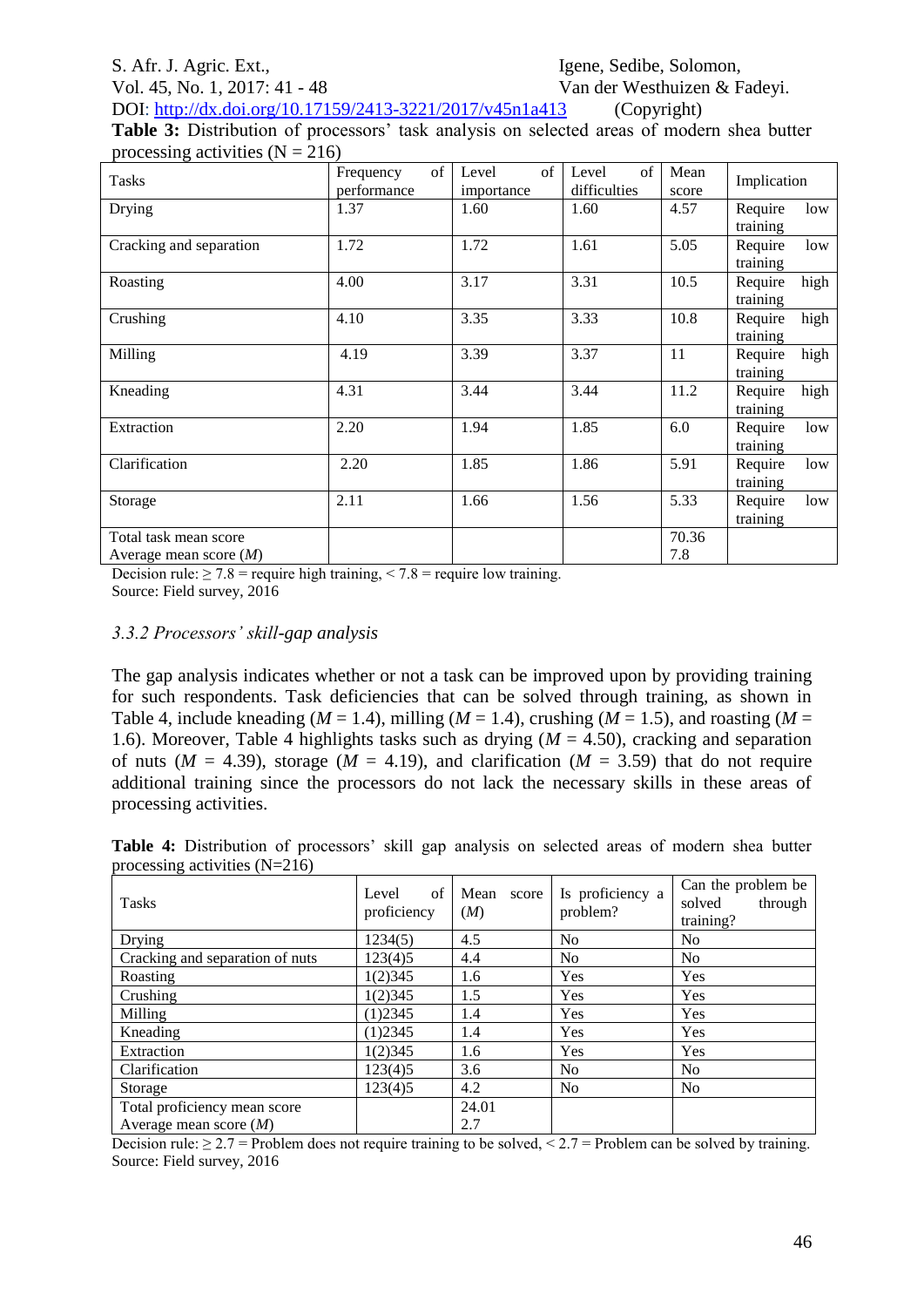#### S. Afr. J. Agric. Ext., Igene, Sedibe, Solomon, Vol. 45, No. 1, 2017: 41 - 48 Van der Westhuizen & Fadeyi. DOI:<http://dx.doi.org/10.17159/2413-3221/2017/v45n1a413> (Copyright) **3.4 Relationship between selected respondents' personal characteristics and their**

# **training needs on modern shea butter processing technologies**

Positive correlations between selected independent variables and training needs on modern shea butter processing technologies are presented on Table 5. There was a significant relationship between training needs and age of the respondents ( $\gamma^2 = 38.865$ , p < 0.00). This implies that the younger the processors, the more they will favour training on modern processing technologies. A significant relationship was also found between training needs and level of education attained by respondents ( $\chi^2$  = 69.018, p < 0.00). Thus, the higher the level of education attained, the more respondents will favour training. Furthermore, a significant relationship was found between processors' training needs and years of processing experience ( $\gamma^2 = 40.118$ , p < 0.00). This finding indicates that the more experienced a respondent is, the more the respondent favours training on modern processing technologies.

**Table 5:** Relationship between processors' selected personal characteristics and their training needs

| Variables                      | $\gamma^2$          | Df | p-value | Decision    |
|--------------------------------|---------------------|----|---------|-------------|
| Age                            | $\gamma^2$ = 38.865 |    | 0.000   | Significant |
| Educational level              | $= 69.018$          |    | 0.000   | Significant |
| Years of processing experience | $\gamma^2 = 40.118$ |    | 0.000   | Significant |

 $(\chi^2)$  = Chi-square, df = Degree of freedom, p = probability level of significance, p  $\leq 0.05$  (significant). Source: Field survey, 2016

#### **4. CONCLUSIONS**

Based on the findings of this study, it can be concluded that the processors were mostly female, young, and married. Half of the respondents had no formal education but most of them had up to 15 years of processing experience. Empirical evidence suggests that extension officers were not fully involved in the training of processors, especially in the areas of teaching and practical demonstrations. Evidence also suggests that kneading, milling, crushing, and roasting of kernels are areas where processors require additional training. Moreover, significant relationships were found between participating processors' training needs and their age, level of education, and years of processing experience.

#### **5. RECOMMENDATIONS**

For processors to be properly trained on modern processing technologies, extension officers and skilled extension agents should be fully utilised, especially in the areas of teaching and practical demonstrations.

Training should be conducted at least twice a year for the processors by the extension officers in the identified areas of training needs in order to improve their skills and competencies in the jobs that they do.

In designing extension training programmes for processors in the study areas, age, level of education, and years of processing experience should be taken into consideration by the appropriate stakeholders, since these aspects were shown to have significant relationships with training needs.